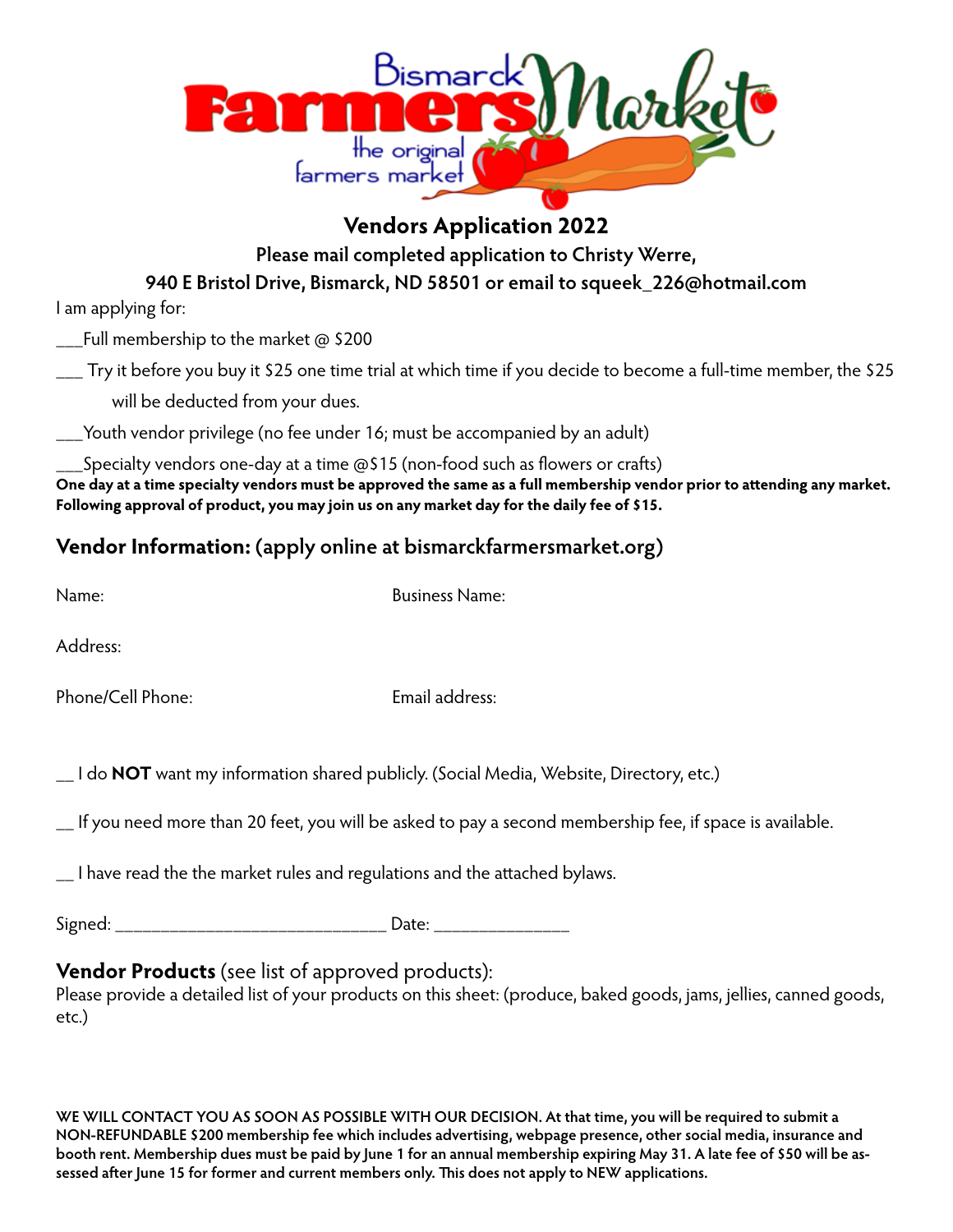## **Products that may be sold at Bismarck Farmers Market include the following: Acceptable products:**

- Vegetables grown by the seller from seeds, seedlings, or sets.
- Fruits, berries, or nuts grown on trees, bushes or vines on the seller's farm.
- Plants grown by the seller from seed, seedling, or transplant.
- Eggs produced by the seller's by free- range poultry.
- Honey produced by the seller's bees or bees housed on seller's land.
- Fresh baked goods and prepared food items must be made from scratch by the seller.
- Fresh cut flowers grown on the seller's farm.
- Meat products must be produced from animals raised on the seller's farm.
- Pet food and treats made from scratch by the seller using locally sourced, sustainable ingredients.
- Foraging is an acceptable practice.

Canned goods must be presented in standardized jars (i.e., Mason, Kerr or Ball) with new lids and bands only.

IT IS within the market manager's duties to inspect and ask that unacceptable products be removed. If a vendor does not comply, the board has the authority to revoke a membership.

NO PRODUCTS GIFTED OR PURCHASED FROM OTHER GARDENS OR RETAIL STORES MAY BE RESOLD AT MARKETS. All other products will need to be approved by the board of directors or a committee appointed by said board. (Members may sell other market member products.)

### **\_\_ I have read the above rules and regulations and understand I may be asked to remove unapproved products and or membership will be revoked without refund of fees. Please initial.**

### **INFORMATION FOR ALL VENDORS:**

### **Safety first. Vendors are responsible to insure the safest environment possible for customers.**

- 1. The market has general insurance coverage; it is advisable to obtain individual insurance for your booth and products.
- 2. Vendors are responsible for their booth displays and canopies. Spaces are approximately 20x20-feet, and exceptions are made within reason for trailers.
- 3. In the event of high winds, canopies must be weighted and/or removed to prevent injury.
- 4. Vendors are responsible for professional and clean-looking displays. You must also clean up the area before, during and after the market.
- 5. The market is located at the south end of the Kirkwood Ace Hardware NORTH, 4321 Ottawa St. Booths must be set up within the 20x20' allotted space beginning at the farthest east end of the last row of the parking lot.
- 6. Sale days are Tuesday, Thursday, Saturday 8 a.m. till sellout; Sundays 12 noon till sellout.
- 7. Urban Harvest allows our vendors to sell produce on Thursdays; please see http://www.bismarckurbanharvest.org/ for more information.
- 8. Vendors are encouraged to advertise on social media, etc., as much as possible. Our website is www.bismarckfarmersmarket.org, and our Facebook page is https://www.facebook.com/ndfarmermarket/.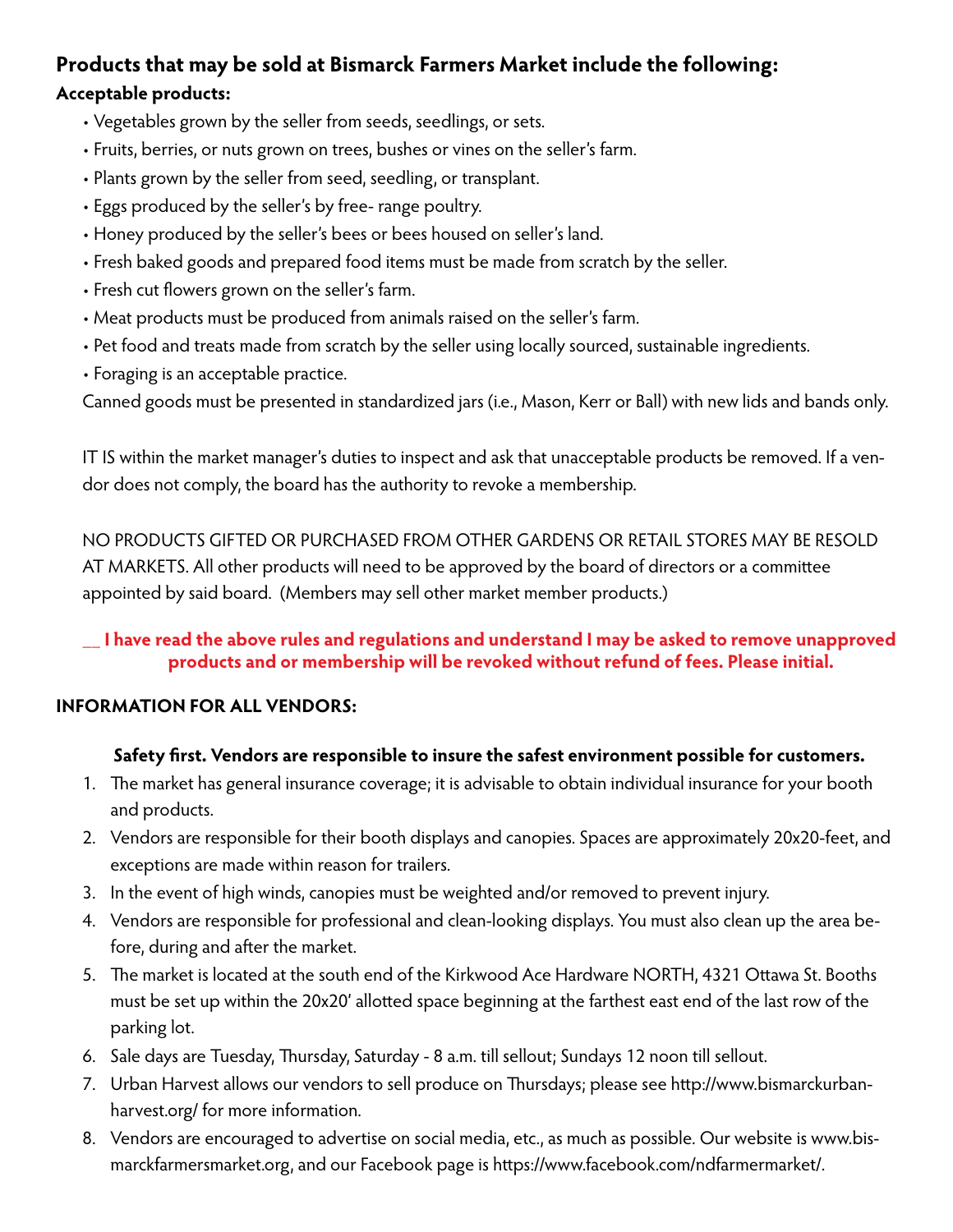# Bismarck Farmers' Market By-Laws

Adopted: June 3, 2018 (Rev. May 2022)

#### **Article 1 – Organization's Name**

Bismarck Farmers Market: The Original Farmers Market shall hereinafter be the formal name of this organization as registered with the Secretary of State of North Dakota.

#### **Article 2 – Purpose and Mission**

Bismarck Farmers Market aims to provide area residents and visitors with a marketplace where they may purchase farm products, locally made handcrafted items, and foods made with local products whenever possible. This directly supports North Dakota's local economy and provides consumers with the opportunity to have direct contact with these small local farm-based businesses.

#### **Article 3 – Membership**

Farmers, artists, crafters, bakers, etc., may apply by filling out an application for review by the board of directors of the Bismarck Farmers Market. Applications are considered based on products complementing our market. Products must be grown and produced locally within the state of North Dakota. No resale vendors are allowed. It is the vendor's responsibility to provide display materials and work cooperatively with surrounding vendors to provide a cohesive atmosphere for the market.

#### **Members will pay an annual fee of \$200, which provides:**

- 1. 20x20 market space rent
- 2. Insurance
- 3. Membership in our parent organization The North Dakota Farmers Market and Growers Association.

Please see guidelines and responsibilities on the backside of the vendor application. The board of directors retains the right to accept or deny any applications based on market values. Membership dues must be paid by June 1 for an annual membership expiring May 31. A late fee of \$50 will be assessed after June 15 for current members only. NEW Vendor applications will NOT be required to pay a late fee.

New memberships will take effect June 1 of the new season regardless of when applications are accepted and dues paid.

Members must follow all North Dakota state regulations applying to the direct marketing of agricultural and processed foods. Members can set their prices and sell to their customers before and after each market. Vendors are encouraged to post their market products and participation on Facebook.

Members will be given a fair warning if they are found to violate the mission, rules, regulations and bylaws of the market and state of North Dakota. After the third warning, vendors will be asked to leave the market and membership is revoked. Appeals to the board may be made in writing, and consideration of admittance to the market upon revision of behavior will be determined by the board.

#### **Article 4 – Board of Directors: Officers and their Duties defined**

The board of directors will be determined by volunteer or appointment by the slate of officers. Each vendor is allowed one vote per membership paid. Example: If you purchase two memberships, you will be allowed two votes. One space equals one vote.

Current market members with paid memberships are eligible to serve as:

| Market Manager |                  |
|----------------|------------------|
| President      | Vice-President   |
| Secretary      | <b>Treasurer</b> |

Elections are held annually, and terms are one year. There is no limit to how many terms served.

Bismarck Farmers Market can create ad hoc or standing committees to address all duties deemed necessary by the board of directors.